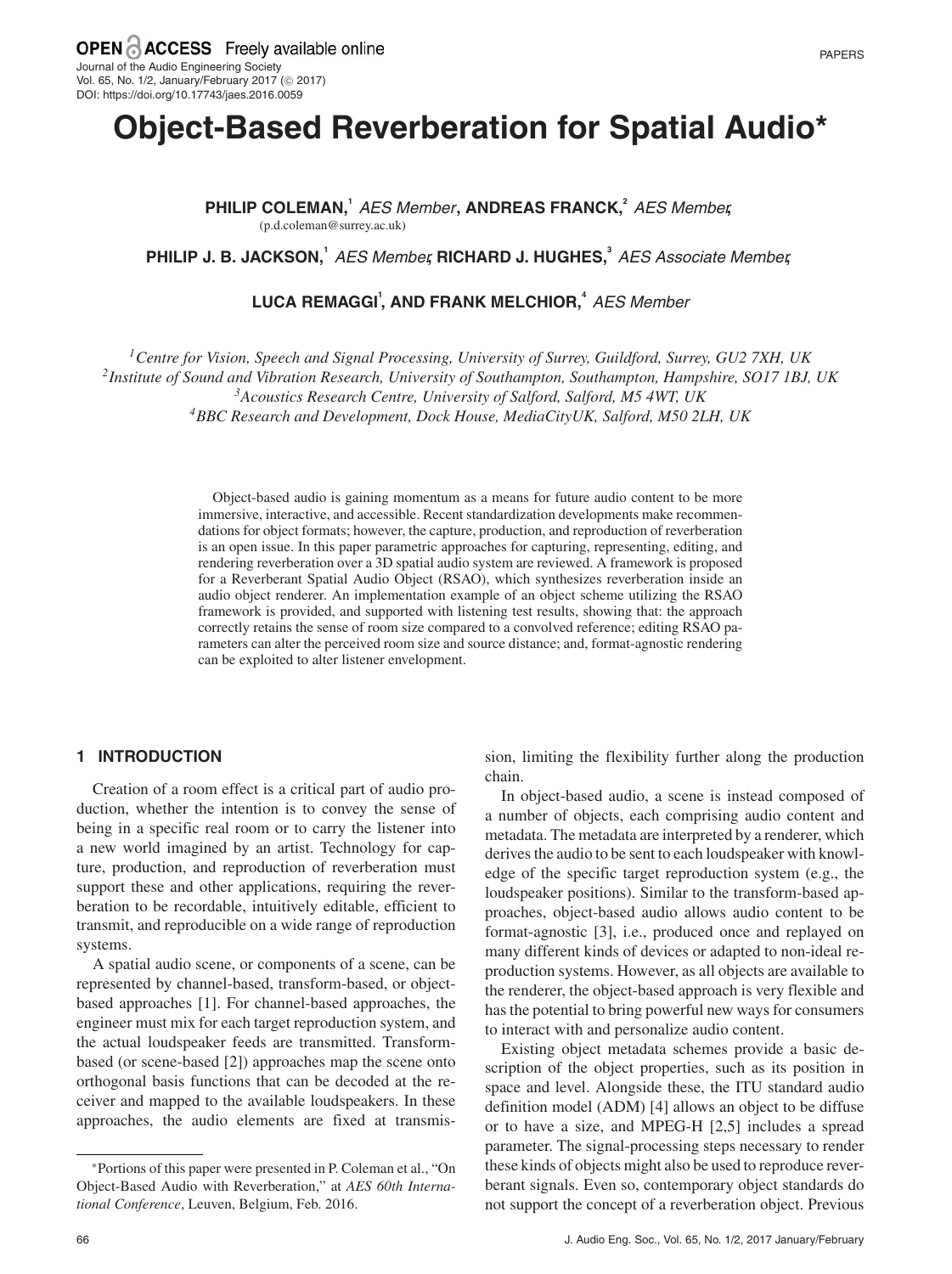proposals for object schemes containing room modeling have been proposed [6, 7], but have not been widely adopted. Rather, a common approach is to use a set of (localized) objects in conjunction with channel-based or Ambisonic-encoded tracks containing the ambience or reverberation [5,8–9]. Reverberation encoded in this way is limited in three ways: the spatialization is fixed and based on an assumed ideal reproduction setup, the language of any dialog is embedded into the reverberation, and control of the reverberation level is limited to a simple wet/dry mix. The benefits of object-based audio cannot therefore be fully realized.

Conversely, a fully object-based representation of reverberation implies that the reverberation is synthesized at the renderer. This could give greater immersion by allowing the renderer to reproduce early reflections independently and precisely, taking into account the reproduction layout. Opportunities for personalization or interaction can be envisaged both for producers (e.g., editing the acoustics of captured rooms) and consumers (e.g., choosing commentary language). Ideally, object-based reverberation would allow for independent control of the room effect due to each source, allowing objects to behave intuitively if, for instance, the level is adjusted. Finally, speech intelligibility may be enhanced in some cases by allowing listeners to increase the direct to reverberant ratio (DRR).

Describing the reverberation with a set of parameters implies that the reverberant signals will be synthesized in the renderer. Digital synthesis of reverberation is a topic that has attracted much research over many decades [10–12]. In particular, part of the MPEG-4 standard [13, 14] describes parametric reverberation techniques based on highlevel descriptions of the desired room. Other approaches, such as spatial impulse response rendering (SIRR) [15] and the spatial decomposition method (SDM) [16] are based on low-level analysis and synthesis of a specific recorded acoustic space. Preliminary work on a reverberant spatial audio object (RSAO) [17] proposed a representation based on specular early reflections and diffuse late reverberation, having the advantage of being capturable from a real room yet editable and with easily implemented rendering.

In this article we extend [17] and our work in [18]. In Sec. 2 we outline the assumed room model and discuss the key perceptual characteristics of the room effect. Then, in Sec. 3, following [18], we draw together and compare parametric approaches to reverberation synthesis and discuss their application to object-based content, considering the whole production chain of capture, production, editing, and rendering. We propose the RSAO framework, following [17], in Sec. 4. In Sec. 5 we give an example of calculating RSAO metadata (refined compared to [17]) from recorded room impulse responses (RIRs), and extend both former works by presenting new listening test results demonstrating the potential of the approach to be edited by a producer and rendered over different loudspeaker systems. Finally, in Sec. 6 we discuss the RSAO implementation and future prospects, and we summarize in Sec. 7.



Fig. 1. Generic RIR model (based on [10], Fig. 1), showing the squared magnitude. Direct sound arrives after time  $T_0$ , early reflections begin after the initial time gap, and late reverberation decays exponentially. Sound becomes increasingly diffuse with time.

# **2 ROOM MODEL AND PERCEPTION**

To represent the reverberation in an object-based manner, it is useful to consider the perceptual characteristics of the room alongside a physical room model. At low frequencies (i.e., below the Schroeder frequency [19]), modal behavior dominates, leading to monaural timbral effects. As frequency increases, reflections are often thought of (and modeled) as sound rays following the principles of geometrical acoustics [20]. Fig. 1 shows a generic room reverberation model representing the development of an RIR over time, from which the main perceptual properties can be explained. The model comprises the direct sound arriving after time  $T_0$ , a number of early reflections, and late reverberation characterized by an exponential decay curve. As marked on the figure, the diffuseness of the sound field generally increases with time. Following the direct sound, early room reflections are initially sparse in time, appearing as distinct contributions arriving from specific directions determined by the room geometry. Reflections arriving within the first 5–10 ms affect localization and are usually associated with a perceived image shift and broadening of the primary sound source [21]. These early reflections can also lead to coloration through comb-filtering [22]. The initial time gap separating the direct sound and the first reflection is thought to affect perception of the presence or intimacy of the room and its apparent size [23]. As time progresses, the sound field becomes a mix of diffuse and specular reflections of decaying level and increasing temporal density and spatial diffuseness, displaying behavior more statistically random in nature [10]. The diffuse reflections and the reverberant decay affect predominantly spatial attributes such as perceived envelopment and spaciousness [23] and provide cues to source distance (predominantly via the DRR [24]) and room size. In order to convey the key properties of the target room acoustics, object-based reverberation should therefore preserve the initial time gap, the spatial and timbral properties of the early reflections, and the diffuse and decay characteristics of the late reverberation.

# **3 PRODUCING REVERBERATION**

Current approaches for recording and representing reverberation in object-based content fall into two main classes: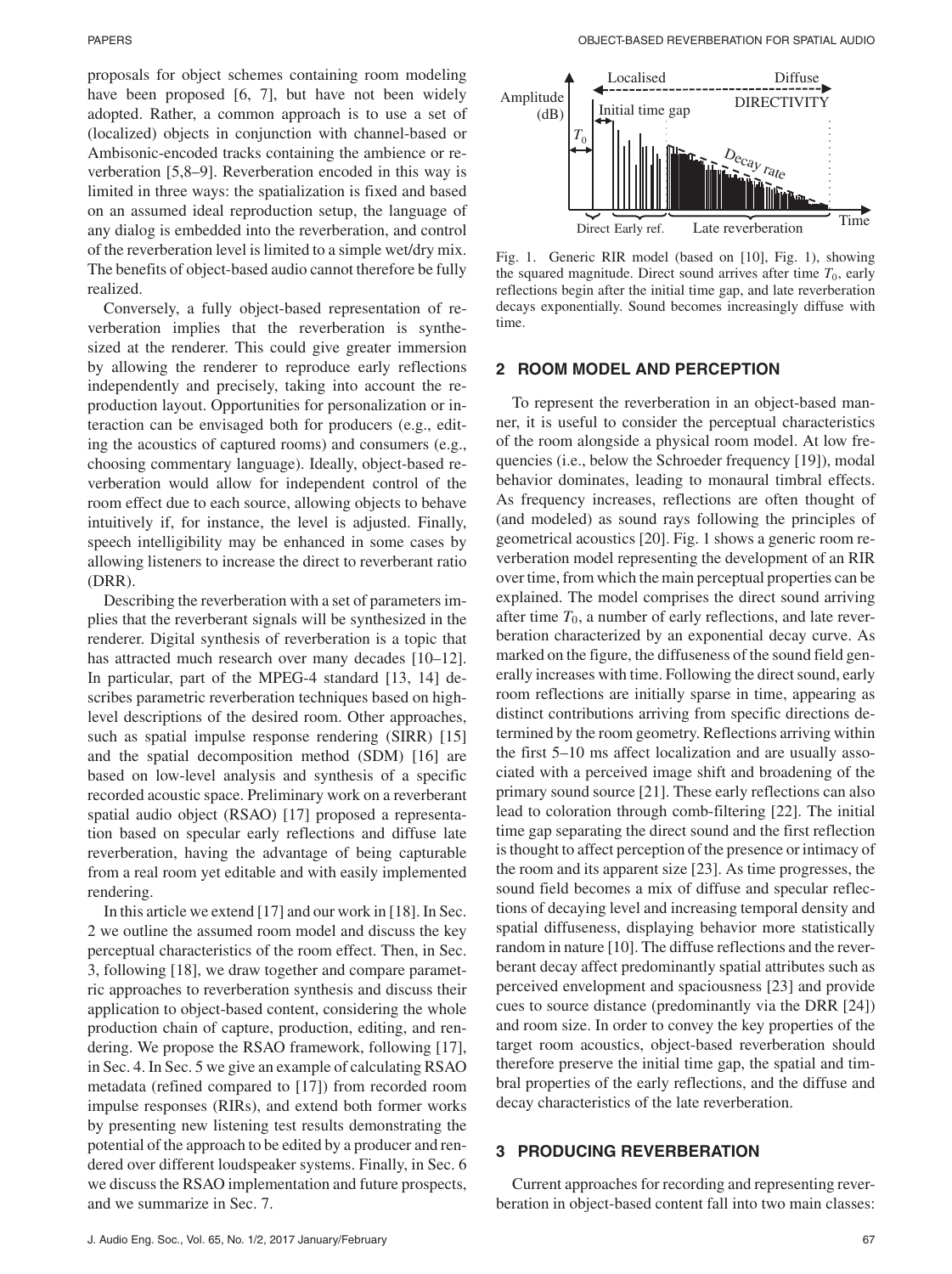|                                         | Capture                                                                         | Parameters                                                                                          | Editing                                                                  | Rendering                                                   |
|-----------------------------------------|---------------------------------------------------------------------------------|-----------------------------------------------------------------------------------------------------|--------------------------------------------------------------------------|-------------------------------------------------------------|
| MPEG-4 Physical<br>[13, 14]             | Estimate room dimensions<br>and surface filtering<br>properties                 | Source directivity and FIR<br>surface filter or structured<br>audio spec.                           | Edit room description                                                    | Computational acoustics<br>room rendering or<br>convolution |
| MPEG-4<br>Perceptual (Spat)<br>[14, 34] | Estimate physical room<br>properties and perceptual<br>correlates from mono RIR | Perceptual parameters<br>(linked to delay network)<br>coefficients)                                 | Modify source/room in<br>perceptual parameters<br>domain                 | Early reflection module<br>and FDN coefficients             |
| <b>RSAO [17]</b>                        | Circular array RIR                                                              | TOA/DOA for direct sound<br>and discrete early<br>reflections; octave-band<br>decay for late reverb | Modify image sources<br>(early) and<br>octave-band reverb<br>time (late) | Split signal: pan<br>non-diffuse and<br>decorrelate diffuse |
| <b>SIRR [15]</b>                        | <b>B-Format RIR</b>                                                             | Time-frequency-wise<br>azimuth, elevation, and<br>diffuseness                                       | Edit TF-cell parameters                                                  | Split signal: pan<br>non-diffuse and<br>decorrelate diffuse |
| R-WFS [35]                              | Circular array RIR                                                              | High resolution plane wave<br><b>RIR</b>                                                            | Edit response in plane<br>wave domain                                    | Render source types by<br>WFS, convolve with<br>input audio |
| <b>SDM</b> [16]                         | RIRs from $4+$ microphones<br>in a 3D layout                                    | Omni RIR plus DOA for<br>each time segment                                                          | Low-level editing of<br>omni RIR or DOA for<br>an image source           | Convolve and render to<br>target DOA                        |

Table 1. Summary of parametric 3D reverberation in the context of an object-based production pipeline. The proposed RSAO (highlighted, Sec. 4) is included for comparison, referencing preliminary work in [17].

signal-based approaches and parametric approaches. Here, we focus mainly on the parametric approaches that can be applied to user-end rendering.

a format-agnostic way, limiting the potential benefits from using an object-based representation. An extended discussion on the signal-based approaches may be found in [18].

### **3.1 Signal-Based Approaches**

Signal-based approaches are those that record signals with a particular microphone array and include spatial microphone techniques (which directly record the reverberant signals) and convolution reverbs (which apply reverberant RIRs to a dry signal in post-production). These approaches can utilize channel-based or scene-based representations. Channel-based spatial microphone techniques are intended to be reproduced over a specific reproduction layout. Main microphone techniques have been developed for stereo (e.g., [25]), surround (e.g., [26]), and with-height systems (e.g., [27, 28]). A room microphone array (e.g., [29]) can be used to capture diffuse room sound. Captured signals are moderately editable by adjusting the relative mix of the microphone signals [30]. However, the spatial aspects of the recording are fixed in the channels and intended for a specific loudspeaker arrangement. Similarly, user interactivity is limited because the contributions of individual sources are not available.

Scene-based approaches (e.g., [8,31]) allow scene rotation, scaling, and spatial filtering to enhance or attenuate certain directions. User interaction capabilities are limited in the same way as for channel-based approaches. Convolution reverbs assume that the RIR of a reverberant space can be applied as a finite impulse response (FIR) filter, thus any dry signal can be made reverberant in post-production by convolution with a pre-recorded set of RIRs. Application of a convolution reverb is analogous to making a recording in the space where the RIR was recorded (or computationally generated), having limitations as described above, although RIRs for convolution can be edited (e.g., [32, 33]). Signalbased reverberation is, in general, difficult to represent in

## **3.2 Parametric Approaches**

In this section we provide an overview of parametric synthetic reverberation for object-based audio. In Sec. 3.2.1 we discuss approaches based on *high-level* parameters, and in Sec. 3.2.2 we discuss the parameterization and synthesis of rooms based on low-level parameters directly available to the renderer. Table 1 summarizes the discussion of the parametric approaches, which are also shown in Fig. 2. Parameters describing the reverberation are defined in the parameterization process, optionally using recordings from a real room. Then in production, the producer edits object and reverb parameters, using a local version of the renderer to *r*ender the reverberant scene and monitor the production. The reverberant signals are finally represented as audio and metadata streams and rendered to the end user's loudspeakers, accounting for user personalization input.

#### **3.2.1 High-Level Parameters and Synthesis**

Reverberation can be synthesized based on high-level parameters that describe a room in physical or perceptual terms. The main examples of high-level parametric reverberation are found in the physical and perceptual parameters for room modeling in MPEG-4 v2 [13,36]. Physical parameters are specified in terms of the transmission paths in the environment and frequency-dependent directivity models for each sound source, and are rendered by computational acoustic modeling and convolution. For the perceptual parameters, some are specific to the source (e.g., presence, warmth, brilliance), while others describe overall reverberation (e.g., reverberance, envelopment, liveness) [37]. These (high-level) perceptual parameters map to low-level feedback delay network (FDN) coefficients (convert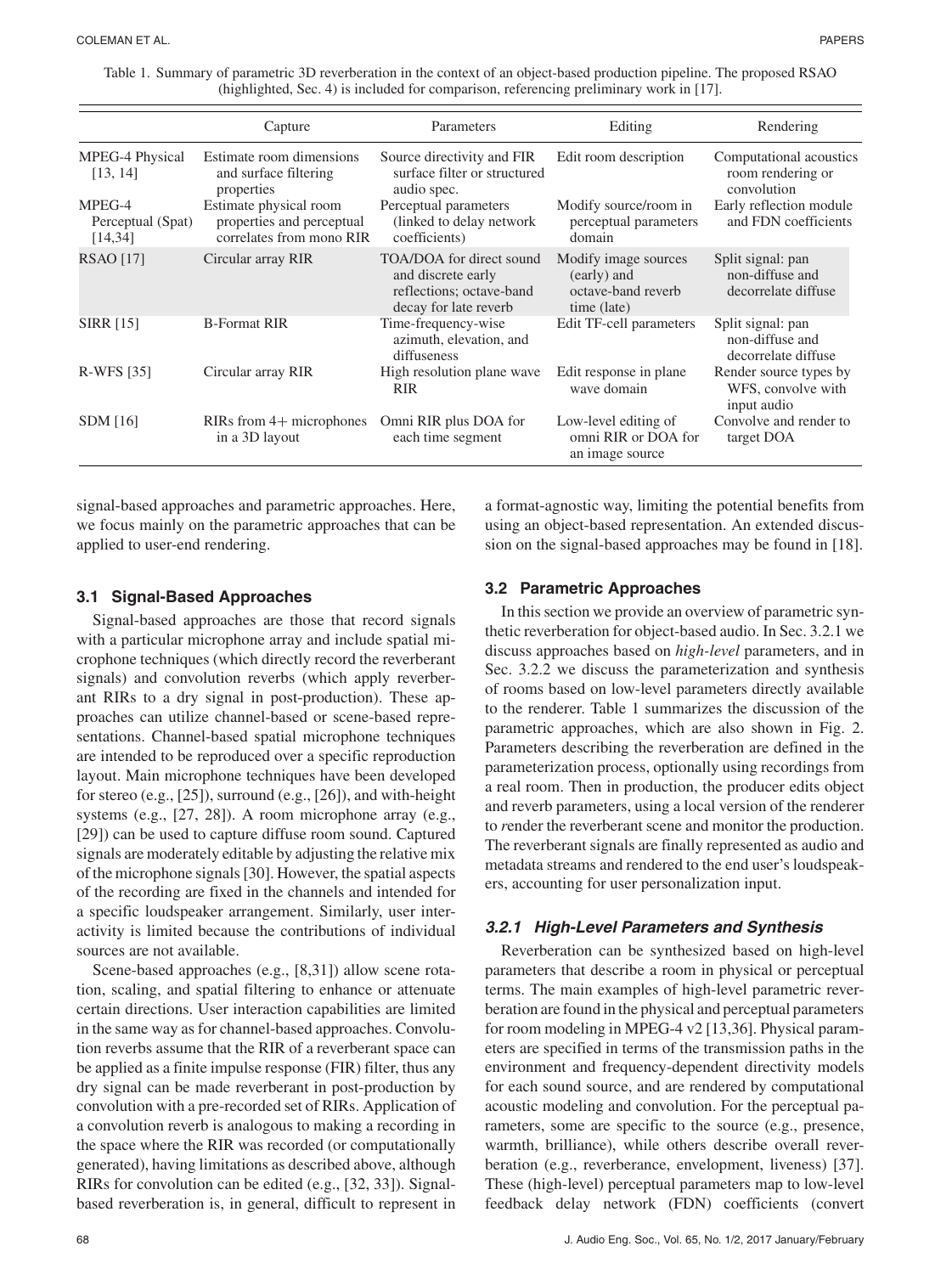

Fig. 2. Signal and metadata flows for capturing, editing, representing, and rendering parametric reverberation, accounting for the local loudspeaker arrangement and listener personalization input.

parameters block, Fig. 2) to control various portions of the RIR. The MPEG-4 perceptual approach is based on the Spat reverberator [34]. To synthesize the low level parameters, the direct portion is panned directly according to the source direction, the first reflections are created by panning delayed versions of the direct sound (the early reflection module), and the late portions are created using FDNs whose coefficients are linked to the mixing time and decay time. Although parameters are typically estimated from a mono RIR, recent work [38] has considered the problem of mapping a known room geometry to FDN coefficients. The FDN coefficients are, however, linked to a fixed number of virtual loudspeakers for reproduction, reducing the opportunities for format-agnostic rendering.

#### **3.2.2 Low-Level Parameters and Synthesis**

Alternatively, low-level parameters (directly interpreted at the renderer) may be used to define the desired room acoustic. One method of efficiently parameterizing an RIR is the SDM [16]. The SDM is based on the assumption that the RIR is composed of image sources in the far field. In each time segment, a microphone array is used to determine the direction of arrival (DOA) of the most prominent image source. This information is combined with the actual RIR recorded at an omnidirectional microphone at the center of the array, to spatialize the omnidirectional signal (in 3D). In the context of object-based audio, the omnidirectional RIR would be transmitted to the renderer, where a convolution engine would be implemented to spatialize the dry object audio.

SIRR [15] (which underpins the analysis and synthesis in directional audio coding (DirAC) [39]) is an alternative framework for analyzing, encoding, and synthezing a spatial RIR. The analysis part is based on a B-Format or higher-order recording [40], and represents the timefrequency-wise spatial response using three parameters: the DOA (azimuth and elevation) and a diffuseness coefficient. Editing this kind of metadata in production was considered in [41] to achieve effects including rotation, zoom, compression, and spatial filtering. This shows that, although the route from production tools to low-level parameters is not intuitive, tools could indeed be developed for producers to use. For synthesis, the direct sound component is panned via vector-base amplitude panning (VBAP) [42], while the diffuse portion is decorrelated and sent to all loudspeakers [43]. The parametric 3D nature of SIRR means that it can be synthesized flexibly, similar to point source or diffuse object types. Similarly to SDM, the SIRR represents a good approach to parameterize a specific room, but the parameters may not be straightforward to adjust in editing.

Another system for capturing, editing, and rendering room acoustics based on a plane wave description of the sound field was proposed in [35] with wave field synthesis (WFS) as the target rendering approach. We refer to this as reverberant WFS (R-WFS). First, the wave field is analyzed based on measurements from a circular microphone array [44, 45]. Then, RIRs in the plane wave domain are divided into an early part and late part. In addition, strong early reflections are extracted by spatio-temporal windowing. This leads to a representation of the room comprising discrete early reflections, the remaining early part (reflections and building diffuseness) and late part (reverberation tail) of the room response. The discrete early reflections may be modified based on the position and directivity of the direct sound, whereas the early part and late part of the reverberation are fixed for each room (see also [46]). Representation of the sound field as a sum of physical point sources and plane waves is inherently object-based. The point sources are used for early reflections, and at least ten plane wave sources [47] distributed evenly around the listener are used to render the late reverberation. The same approach has been used for surround sound and binaural reproduction [48].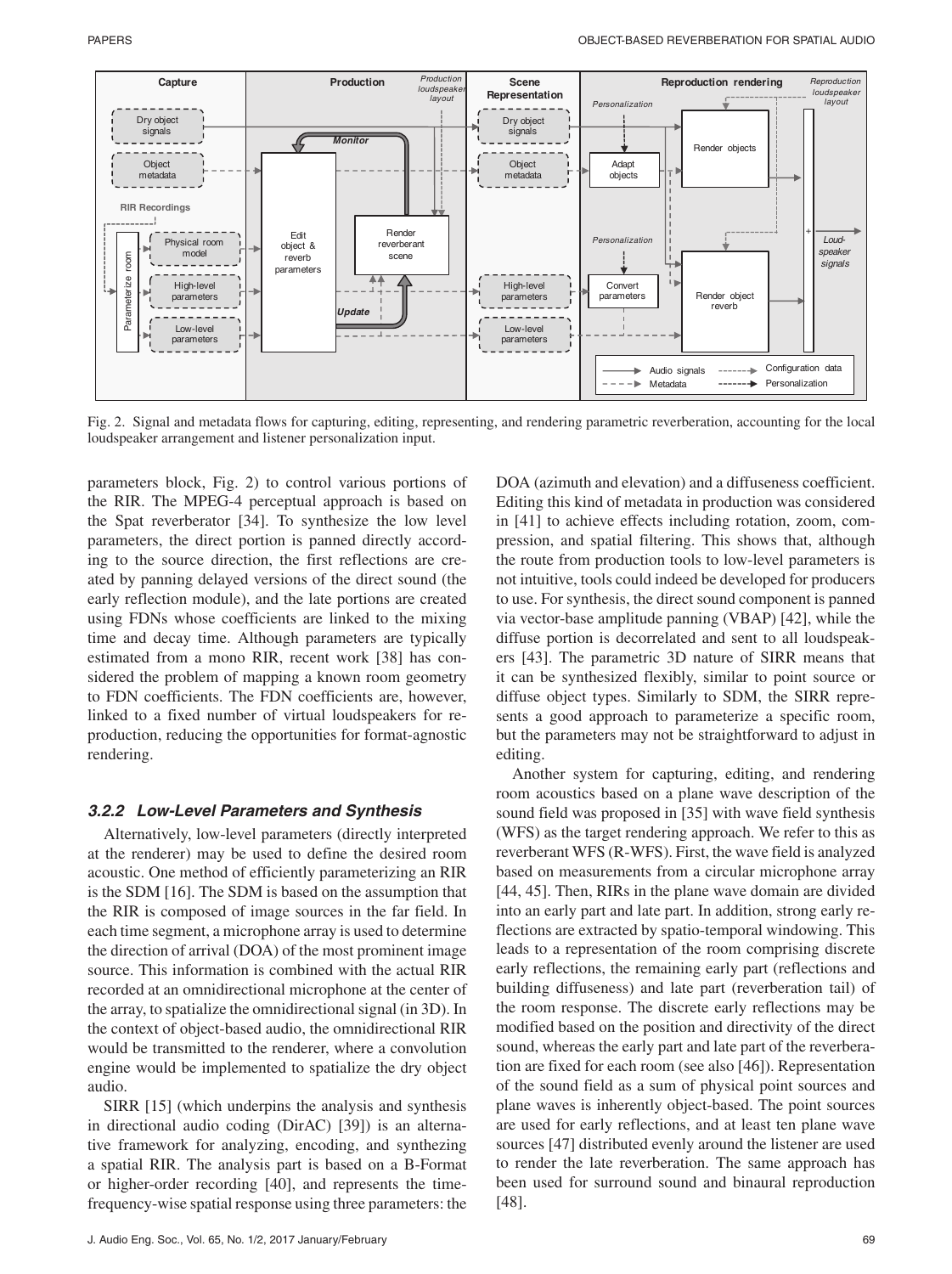#### **3.3 Discussion**

In contrast to signal-based approaches, parametric reverberation rendering gives opportunities for comprehensive producer control and user personalization. For automatic dialogue replacement (ADR), for example, the user would be able to select their own language and any reverberant sound would also change. Similarly, the user could adapt parameters relating to reverberation level or time, in order to improve speech intelligibility. For producers, elements of the audio scene could be emphasized, attenuated, or made to appear more distant by modifying the DRR, and objects could be moved in the scene while retaining intuitive discrete early reflection patterns. The viability of this kind of personalization depends on the abstraction level of the transmitted parameters. Low-level parameters, such as those describing recorded RIRs, might be harder to map to intuitive tools.

The target application might also influence which reverberation representation is most appropriate. High-level parametric approaches might be useful for applications such as sonic art (e.g., popular music or radio drama production), where reverberation is predominantly used as a creative effect. In this case, there is not necessarily a real-world reference room, different components of the acoustic scene might have different reverberation, and the rooms might not be architecturally practical in practice. On the other hand, a producer may wish to directly capture and edit reverberation parameters. For an application such as recording a classical music concert, the acoustic space is an inherent part of the performance, affecting the conductor and musicians [49, pp. 3–15] as well as the audience. Thus, the recording process should attempt to faithfully reproduce an impression of the room acoustics, while allowing the engineer to modify the room impression if desired. Signal-based room techniques might be appropriate, but editing the reverberant content of the room depends on the skill of the recording engineer (i.e., by judicious microphone placement in-situ). Furthermore, the resulting mix would be inflexible over different reproduction systems. An alternative approach would therefore be to combine close-microphone recordings of the orchestra sections with a parametric description of the acoustic space. The choice of parametric approach depends on the degree to which the producer wishes to edit the room. The Royal Albert Hall in London, for example, has a strong echo that may be undesirable [49, p. 237]. The R-WFS and RSAO approaches would both allow this reflector to be removed or attenuated in the parameter domain. On the other hand, if minimal editing of the space were required then the SIRR or SDM approaches might be most appropriate. These methods are straightforward to capture and reproduce, but are not as intuitive to edit (although production tools could be envisaged to this end). Overall, using a parametric representation rather than a signal-based recording would allow the impression of the concert hall to be conveyed flexibly over a range of reproduction systems.

A further consideration for object-based reverberation is the required computation, power, and bandwidth for rendering. While it could be assumed that professional studio environments, and probably home systems, are able to sup-

ply sufficient resources to render parametric reverberation, the same cannot be assumed for mobile devices. In particular, convolutions for many objects might not be feasible. However, there exist computationally efficient techniques for convolution, and the parameters require less bandwidth than additional channels dedicated to ambience or reverberation. Another general risk with parametric approaches compared to signal-based approaches is that the producer must rely on the renderer to faithfully preserve their intentions across many different kinds of reproduction systems. However this might be outweighed by the opportunity to flexibly render reverberant content over many different loudspeaker layouts or headphones. Finally, depending on the application, the renderer might produce an intermediate output format, for instance, a new set of "standard" audio objects, or a scene-based representation.

# **4 THE REVERBERANT SPATIAL AUDIO OBJECT**

As an alternative to the parameteric approaches described in Sec. 3.2, the RSAO framework describes a compact set of reverberation parameters that may be estimated from measured RIRs. Moreover, the parameters can be rendered using the same signal processing steps required to reproduce common object metadata such as point sources and diffuse objects. The parameters are based on the common approach of separating the RIR into the direct sound, *L* specular early reflections, and late reverberation, similar to the model in Fig. 1. Fig. 3 shows a block diagram of the system, showing the capture, parameterization, object parameters, and rendering stages for the direct sound and early reflections (see Sec. 4.1) and the late reverberation (see Sec. 4.2).

#### **4.1 Direct Sound and Early Reflections**

The direct sound and early reflections characterize the source direction, source width, and room geometry. The parameters encoding these portions of the RIR are based around a listener-centered image source approach, similar to SDM and the MPEG-4 physical method. The direct sound is characterized by the DOA of the source with respect to the listening position, together with an optional spectral filter (giving opportunities to encode source directivity, obstructing objects, and monaural timbral effects due to modal behavior at low frequencies). Early reflections are modeled as peaks in the time domain RIR, generated by directional specular reflections. In addition to the direct sound parameters, the early reflections also have a parameter for the delay of the image source with respect to the direct sound. The parameters for the direct sound and early reflections can be edited based on a physical model of the listener in the room or by abstracting the parameters to higher-level descriptions such as envelopment or intimacy. In the renderer, both the direct sound and the early reflections are rendered as point-like sources, assuming that the DOA of each reflection is consistent across the full frequency range.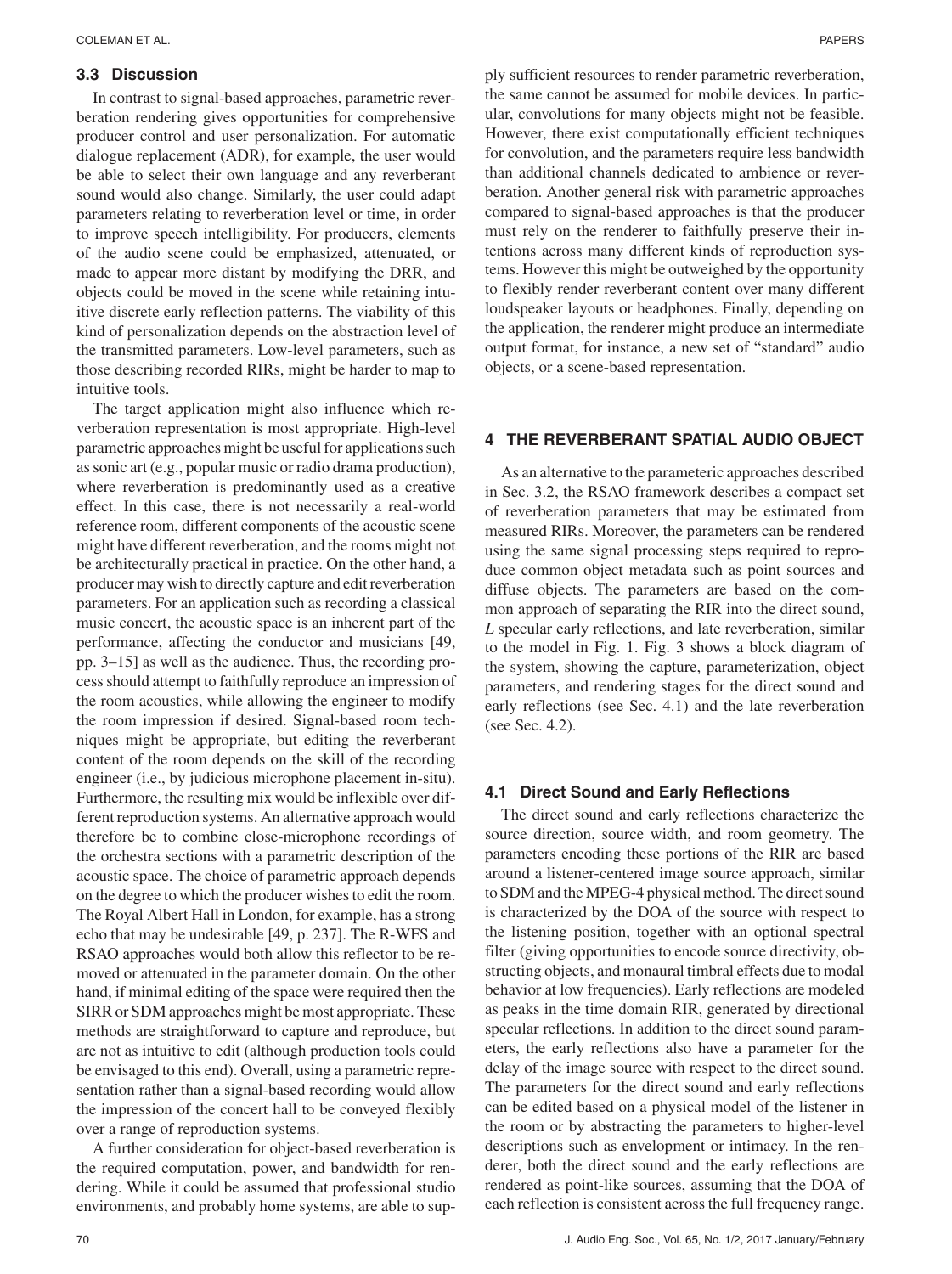

Fig. 3. Overview of the proposed RSAO framework, showing the capture, parameterization, object parameters, and rendering stages and illustrating the direct/early reflection and late reverberation processing paths.

# **4.2 Late Reverberation**

Late reverberation is modeled in the RSAO as exponentially decaying white noise, which can characterize the superposition of high-order specular and diffuse reflections [50], and convey room size, spaciousness, and distance. Parameters for the late reverberation are a late delay, corresponding to the mixing time, together with a level, decay constant, and onset ramp length for a number of subbands. The onset ramp aims to build diffuseness through the early part of the RIR, coinciding with the later early reflections. These parameters can be edited based on a physical model, mapping to perceptual parameters, or DRR control. The late reverberation is rendered by producing a single channel FIR filter, convolving it with the incoming object audio and rendering to all loudspeakers via diffusion filters.

# **5 RSAO IMPLEMENTATION EXAMPLE**

In this section we expand on the RSAO concept with an implementation example where we estimate parameters from measured RIR data and render them with an objectbased renderer. We also present results of a listening test, showing that the RSAO framework can be used for formatagnostic, editable reverberation rendering.

## **5.1 Datasets**

Multichannel RIRs measured in four rooms in Guildford, UK, were used for the parameterization experiments [51]. The rooms are: Vislab, an acoustically treated lab (room volume  $V=240 \text{ m}^3$ ; RT60=0.80 s (0.5–4 kHz); source distance *d*=1.7 m); Studio 1, a classical recording studio  $(V=1615 \text{ m}^3; RT60=1.11 \text{ s}; d=3 \text{ m};$  Church I, a Victorian church (1904) with thick concrete walls and thinly carpeted floor  $(V=1027 \text{ m}^3; RT60=1.31 \text{ s}; d=3 \text{ m})$ ; and Church II, a modern church (1991) with brick walls, large wooden roof, and carpeted floor  $(V=2857 \text{ m}^3; RT60=1.41)$ s;  $d=5$  m)<sup>1</sup>. Each recording was made with a bi-circular array of 48 Countryman B3 omni lavalier microphones [52], and with Genelec 8020B (Vislab), 8030A (Church I and II), and 1030A (Studio 1) loudspeakers, respectively. All sources used for this experiment were placed directly in front of the microphone array. An example of a single RIR recorded in each room is shown in Fig. 4.



Fig. 4. An example RIR from each dataset showing the squared magnitude.

# **5.2 Parameter Estimation and Synthesis**

The parameter estimation stages are shown in Fig. 3. Early reflection parameters were estimated with a refined implementation of [17]. In particular, the peak detection, frequency filter estimation, and mixing time estimation were improved. Peak detection used the Clustered Dynamic Programming Projected Phase-Slope Algorithm (C-DYPSA) [53] to extract the six strongest peaks (ranked by ampltiude) detected across all 48 RIR channels. Each detected peak was segmented with a window of  $L = 64$ samples, and then a delay and sum beamformer (DSB) was steered in 3D to estimate the DOA. The level was then estimated from the DSB output using the noise gain, i.e.,  $\sum_{k=1}^{L} h_b(n)^2$ , where  $h_b$  is the segmented, steered *n* reflection. Finally, the spectrum of  $h_b$  was estimated using 8 linear predictive coding (LPC) coefficients [54]. No frequency filtering was applied to the direct sound in this implementation. The late onset (mixing) time  $t_{mix}$  used was the model-based perceptual mixing time  $t_{mp50}$  via the regression formula given in [55, Eq.(12)], based on the room dimensions. Octave subbands were used for the late decays and levels; after subband filtering the exponential decay constant was estimated using the first 20 dB of decaying late energy after *tmp*<sup>50</sup> and the subband level was estimated by calculating the noise gain (as above) in the 1 ms neighborhood of *tmix*. In each subband, the onset ramp length (to *tmix*) was specified as a linear ramp from zero to the late level, starting at the first reflection. All in

<sup>1</sup> Accessible via http://cvssp.org/data/s3a/

J. Audio Eng. Soc., Vol. 65, No. 1/2, 2017 January/February 71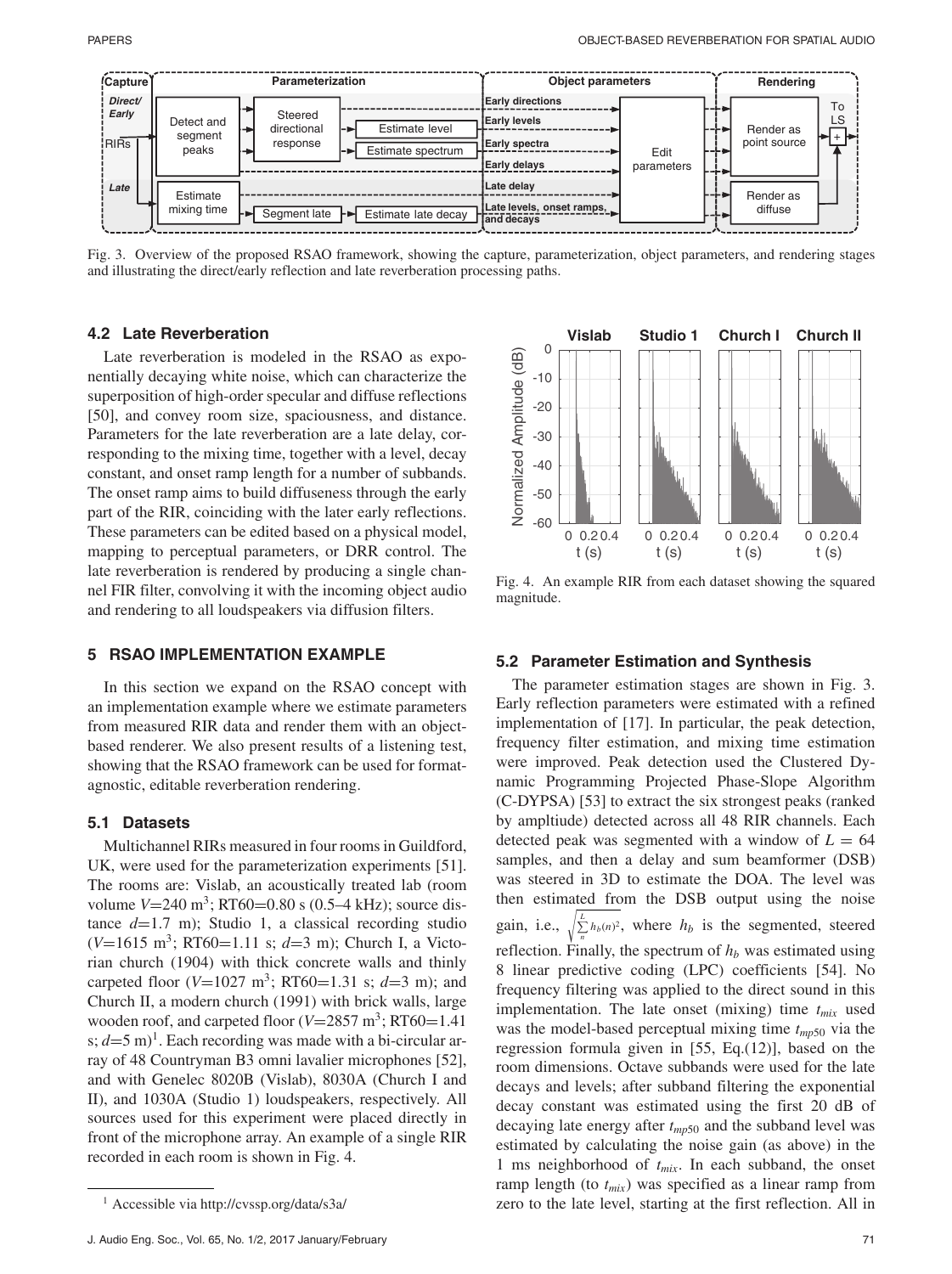

(b) Parameteric RIRs for Church II with adjusted distance

Fig. 5. Representation of the parametric RIRs prior to rendering, showing the squared magnitude of the direct pulse, the delayed, filtered, and attenuated specular reflections (black) and the diffuse late reverberation filter (grey).

all, the following parameters were sent to the renderer as a JSON-formatted text string over UDP: direct sound level and position; six early reflection levels, delays, positions, and sets of LPC coefficients factorized into second-order filter sections; late delay; and nine late subband onset ramp lengths, levels, and exponential decay constants.

The parameters were received by an object-based renderer developed as part of the S3A project. Early reflections were delayed, scaled, and filtered based on their metadata and panned to the available loudspeakers via VBAP. For each late reverberation subband, an envelope was constructed as an initial delay modeled by zeros, a linear ramp up to the mixing time, and an exponential decay to the maximum number of samples. These envelopes were pointwise multiplied by subband-filtered white noise sequences, and the final broadband FIR filter was generated by summing the subband contributions. The incoming object audio was convolved with the FIR filter and sent to all channels via diffusion filters. The FIR filter used was 2 s long. The RIRs constructed from the parameters for each room under test are shown in Fig. 5(a), following temporal processing but before spatialization.

## **5.3 Listening Tests**

In order to demonstrate the potential of the RSAO framework to achieve editable, format-agnostic reverberation, a

set of pilot listening tests were carried out in the ITU-R BS.1116 standard listening room at the University of Surrey (described in [56]). Eleven listeners were tested: five experienced listeners and six inexperienced listeners. Eventually, two of the inexperienced listeners were removed from subsequent analysis: one reported having hearing difficulties on the day and another reported making random ratings because the task was too difficult. In each of three tests, described below, listeners were presented with a MUSHRAstyle interface and used multiple sliders to rank each stimulus against the attribute under test. The scales were unmarked and listeners were asked to rate at least one item on each page at the bottom of the scale (0) and at least one item at the top of the scale (100). Three program items were used: an anechoic hand clap from the *Freesound project*<sup>2</sup> and anechoic male speech, and guitar recordings from the Bang & Olufsen *Music for Archimedes* CD [57]. Four possible types of rendering were used: 22chan, object rendering to ITU 22.0 loudspeakers; stereo, object rendering to stereo; mono, the stereo object render summed to mono (center channel); and, meas\*, a timbral reference created by convolving one of the original omnidirectional microphone recordings with the source signal and replaying it in mono. In each case, the direct sound DOA was at 0 degrees azimuth and elevation with respect to the listening position. In reproduction, all channel layouts used a bass management system, using two frontal subwoofers, for bass content. In addition to the parameters estimated from the real room, edited versions of the parameters, described below, were used in some of the tests. The program items were manually loudness matched prior to processing; any loudness differences for different test stimuli were due to the reverberation rendering under test.

#### **5.3.1 Apparent Source Distance**

The first test asked the listeners to *please rate the following stimuli according to how far they appear to be from you, rating at least one stimulus as "Farthest" and at least one stimulus as "Nearest."* For this test, the guitar and speech programs were used, and the stimuli comprised the original and three modified versions of the Church II parameters, rendered over mono, stereo, and 22chan, together with the original Meas\* recording. Parameters were altered based on a set of simple rules and a relative distance coefficient *r*, as:  $l_d = l_d/r$ ;  $l_e = l_e/\sqrt{r}$ , where  $l_d$  and  $l_e$  are the direct and early reflection levels, respectively. Fig. 5(b) shows the resultant RIRs. Although not edited here, the scheme equally allows for adjustment of reflection delay and direction to account for source and receiver position changes. The results are shown in Fig. 6, top. Overall, the listeners were most uncertain about rating the original distance (between  $r = 0.6$  and  $r = 2.0$ ), yet overall it is clear that by modifying the DRR in the parameter domain the listeners' perception of distance was altered. In general, the listeners rated the

<sup>2</sup> The clap was selected from a sequence recorded in the anechoic chamber at HKU, contributed by "Anton." URL https://www.freesound.org/people/Anton/sounds/345/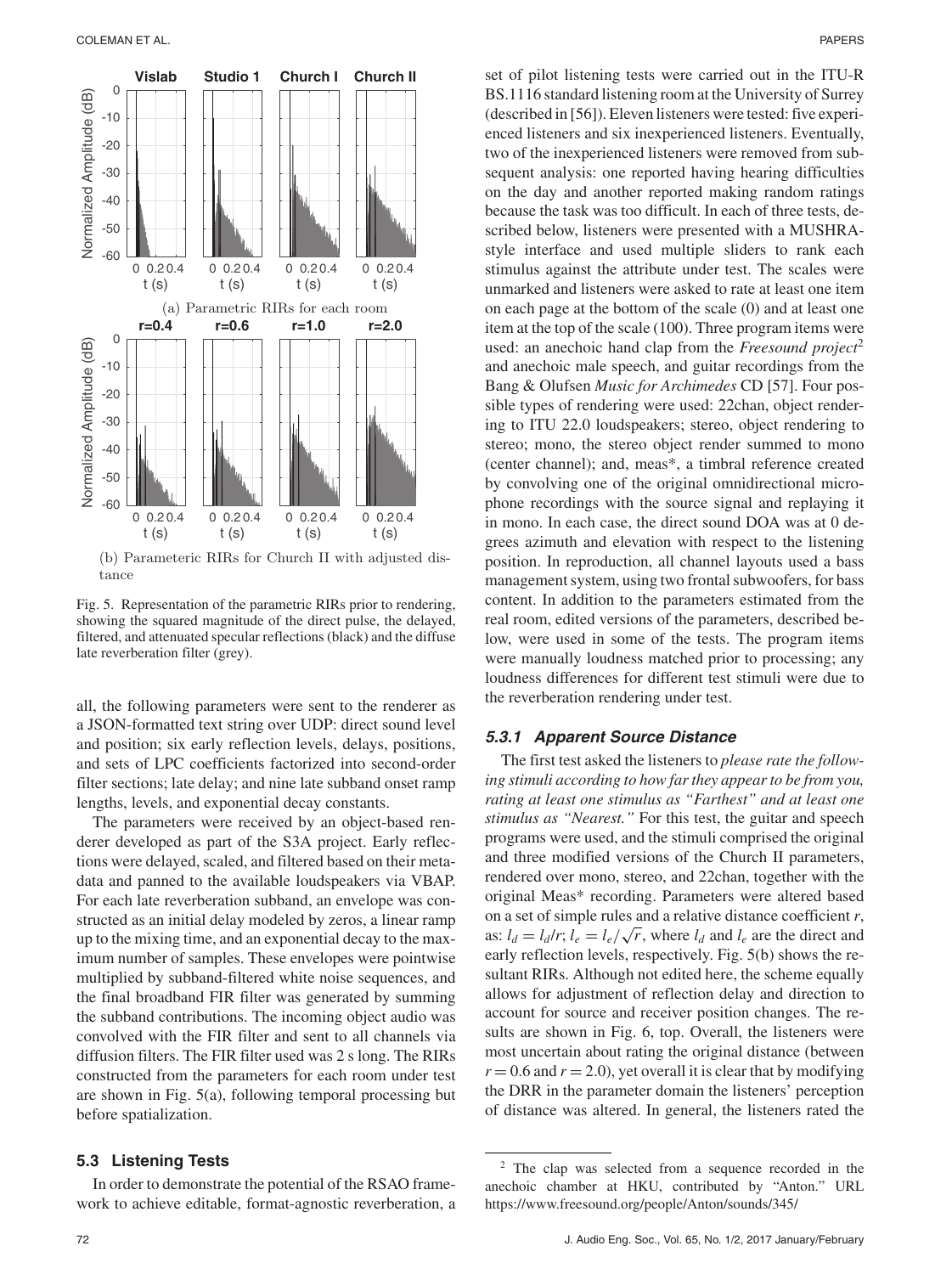

Fig. 6. Perceptual scores for apparent source distance (top), apparent room size (middle), and listener envelopment (bottom), averaged over program item, together with 95% CIs. Results are shown for Mono (left), Stereo (center), and 22 Channel Surround (right) reproduction. For mono reproduction, Mono (top) denotes a sum of the stereo object render, and Meas\* denotes an original omni RIR convolved with the program. The room Church II' was created by editing parameters, so there is no measured reference in this case. In the uppermost plot the Meas\* score is shown as horizontal black lines (solid: mean; dashed: 95% CIs).

source to appear to be at the same distance across the three reproduction systems. There is also good agreement between the distance ratings for meas\* (horizontal lines, Fig. 6, top) and the original parameters over 22chan, although meas\* was rated closer than the mono and stereo object renders.

## **5.3.2 Apparent Room Size**

The second test asked listeners to *please rate the following stimuli according to how large the room appears to be, rating at least one stimulus as "Largest" and at least one stimulus as "Smallest."* Here, only the speech program was used, and the original sets of parameters for Vislab, Studio 1, and Church II were rendered over stereo and 22chan together with meas\* for each room. In addition, a modified version of Church II, where the late energy decayed 20% slower and  $t_{mix}$  was 50 ms later, was used (we refer to this as Church II ). The results (Fig. 6, middle) show that the

listeners were able to rank the parameteric rooms in the same order as the real rooms, with no significant differences between the ratings. This implies that the parameters can properly convey the sense of the size of the target room. Similarly, the edited parameters were able to increase the perceived size of the target space.

## **5.3.3 Listener Envelopment (LEV)**

Finally, listeners were asked to *please rate the following stimuli according to how surrounded you feel by them, rating at least one stimulus as "Most enveloping" and at least one stimulus as "Least enveloping."* For this test, the clap and guitar programs were used, and the original sets of parameters for all rooms were rendered over stereo and 22chan and compared with the measured reference meas\*. In general, LEV increased with room size, although the ratings were similar between the two church buildings (Fig. 6, bottom). This similarity might be explained by Church I having stronger early reflection parameters, yet Church II being slightly more reverberant (see Fig. 5(a)). The LEV results across systems were similar across all reproduction methods for the smaller rooms, but for the larger spaces listeners rated the 22chan reproductions to be more enveloping than the mono or stereo. This result is not entirely surprising; nevertheless, it illustrates that, by using an object-based approach to reverberation, the renderer can improve LEV where more loudspeakers are available. When combined with the results above, the ratings suggest that this increase in envelopment may not in general come at the cost of altering the apparent size of the reverberant space.

# **6 DISCUSSION**

The overall aim of the RSAO is to give a plausible room impression based on the desired acoustic environment. To this end, the RSAO represents reverberation with a set of intuitive low-level parameters. These parameters are linked to the key perceptual cues to give a plausible impression of the acoustic properties of a room, including the initial time gap, surface materials, and room size. Moreover, the object-based nature of the parameters gives opportunities for the renderer to generate loudspeaker or headphone signals based on local knowledge of the reproduction system. The listening test results presented here show that, overall, the parameterization maintains the sense of room size across reproduction systems and with respect to a measured reference case, being plausible at least in this regard. The RSAO parameters can also be edited for creative effects. Our tests demonstrated that a source could be made to appear more distant by using a basic level adjustment to modify the DRR, and that a space could be made to appear larger by modifying the decay constant governing the late reverberation filters. In future, using a low-level parametric reference such as the SDM would allow the RSAO approach to be perceptually evaluated in terms of the realism of the reconstructed room.

The parameters themselves were outlined in high-level terms in Sec. 4, allowing for other implementation options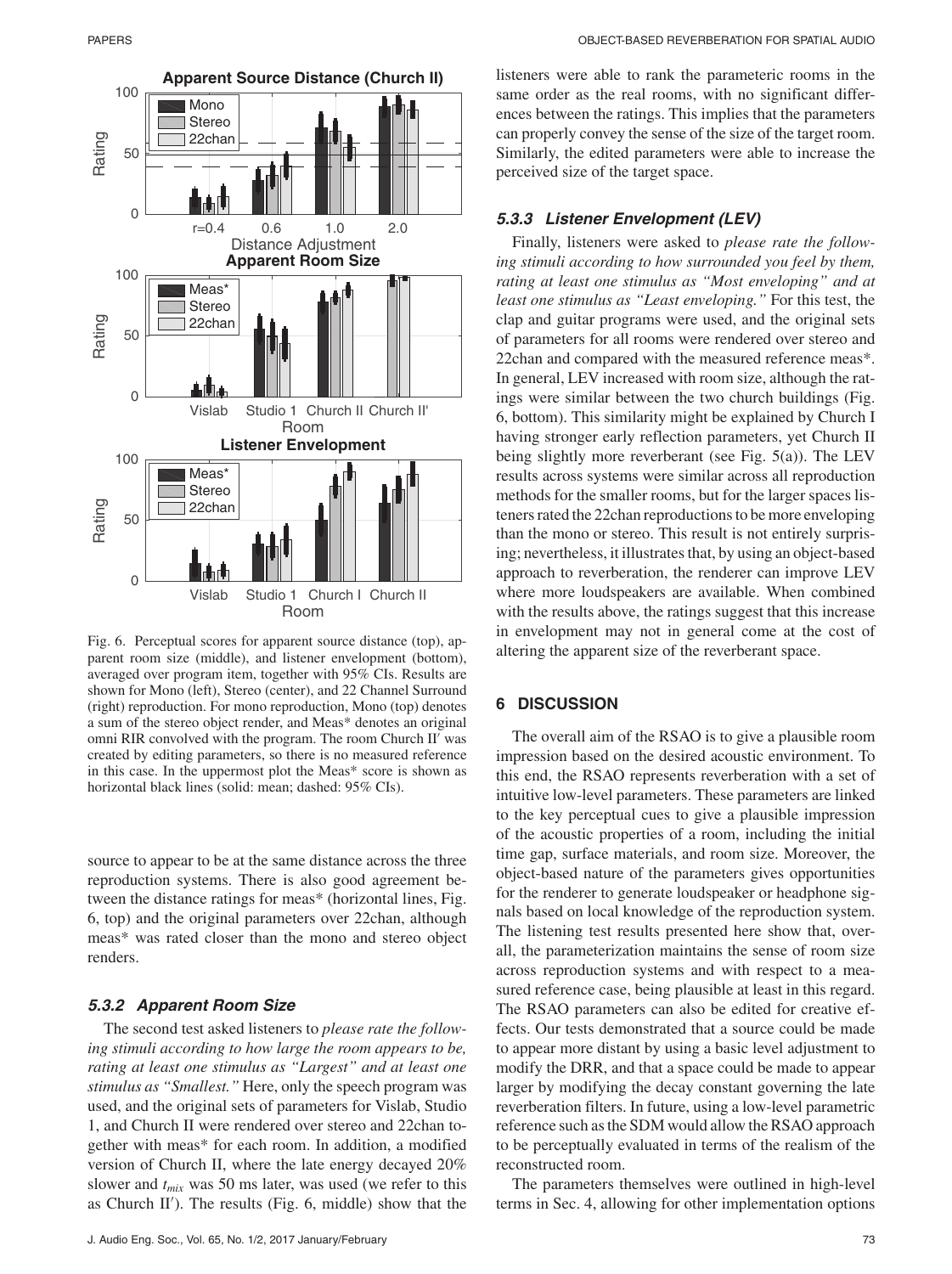within the RSAO framework. The detected early reflection peaks were visualized and shown to correspond to the ground-truth room geometry in [52]. However, more research is necessary to conclude, perceptually, how many early reflections should be encoded. Indeed, the question of whether these should be the *first N* reflections or the *strongest N* reflections is also open. The choice of six strongest early reflections was motivated here by the desire to find all first order reflections, however strong second order reflections might also be detected. The encoding of the early coloration filters by LPC is another implementation choice that may be refined. For the late part, the mixing time could be estimated from the data, for instance from the echo density [55,58], however we found that the estimation was not robust across all 48 channels of our data without further refinement. Similarly, the late level estimation might be made more robust in future. For the late FIR filter, efficient convolution techniques such as the velvet noise approach [59] might be adopted. Futhermore, various microphone arrays, including B-Format and higher-order microphones, could also be used to acquire RIRs for parameterization. Beyond this, one significant challenge will be to derive the parameters from speech or music signals, first for a single source and eventually for a mixture.

In general, the RSAO has implications across the production chain. Unlike the high-level parametric methods standardized in MPEG-4, there is a clear route from RIR recordings in a real room to a set of parameters. Unlike low-level methods to parameterize an RIR (e.g., SIRR and SDM), the parameters map intuitively onto the room geometry, which may open new opportunities for room editing. Unlike the R-WFS approach, the late reverberation is represented by a generalized decay time instead of a sum of plane wave components, meaning that the renderer has more freedom to render diffuse sound based on the target reproduction system. We have not yet implemented these reference techniques and therefore cannot comment at this time on their relative perceptual quality or plausibility; however, on a conceptual level, the RSAO has advantages over these other methods.

#### **7 SUMMARY**

In this paper approaches to creating reverberation for object-based audio were discussed, focusing on parametric approaches. Parameters for these approaches can be efficiently captured, edited, transmitted, and modified at the renderer to suit the actual loudspeaker locations and listener personalization settings. The RSAO was proposed as an object type with a representation suitable for recording in a real room, extracting a set of parameters for plausible room reproduction, editing for creative effects, and rendering using signal processing techniques readily available in an object renderer. An implementation example was provided and evaluated with listening tests showing that: the RSAO correctly retained the sense of room size compared to a reference convolution reproduction; editing the parameters altered the perceived room size and source distance; and, that greater envelopment can be achieved where the reproduction system allows. Future work will refine the parameterization process based on perceptual testing, build production tools for parameter editing, and evaluate the overall quality of the synthesized reverberation.

# **8 ACKNOWLEDGMENTS**

This work was supported by EPSRC Programme Grant S3A: Future Spatial Audio for an Immersive Listener Experience at Home (EP/L000539/1). Supporting data is available via https://doi.org/10.15126/surreydata.00812476.

## **9 REFERENCES**

[1] S. Spors, H. Wierstorf, A. Raake, F. Melchior, M. Frank, and F. Zotter, "Spatial Sound with Loudspeakers and its Perception: A Review of the Current State," *Proc. IEEE*, vol. 101, no. 9, pp. 1920–1938 (2013), https://doi.org/10.1109/jproc.2013.2264784.

[2] S. Füg, A. Hölzer, C. Borß, C. Ertel, M. Kratschmer, and J. Plogsties, "Design, Coding and Processing of Metadata for Object-Based Interactive Audio," presented at the *137th Convention of the Audio Engineering Society* (2014 Oct.), convention paper 9097.

[3] B. Shirley, R. Oldfield, F. Melchior, and J.-M. Batke, "Platform Independent Audio," in *Media Production, Delivery and Interaction for Platform Independent Systems*, pp. 130–165 (John Wiley & Sons, Ltd., 2013), https://doi.org/10.1002/9781118706350.ch4.

[4] ITU-R, "Recommendation BS.2076-0, Audio Definition Model," International Telecommunication Union (ITU) (June, 2015).

[5] J. Herre, J. Hilpert, A. Kuntz, and J. Plogsties, "MPEG-H 3D Audio—The New Standard for Coding of Immersive Spatial Audio," *IEEE J. Sel. Topics Signal Process.*, vol. 9, no. 5, pp. 770–779 (May 2015), https://doi.org/10.1109/jstsp.2015.2411578.

[6] G. Potard and I. Burnett, "An XML-Based 3D Audio Scene Metadata Scheme," presented at the *AES 25th International Conference: Metadata for Audio* (2004 Jun.), conference paper 3-3.

[7] N. Peters, T. Lossius, and J. C. Schacher, "The Spatial Sound Description Interchange Format: Principles, Specification, and Examples," *Computer Music J.*, vol. 37, no. 1, pp. 11–22 (2013), https://doi.org/10.1162/comj a 00167.

[8] H. Stenzel and U. Scuda, "Producing Interactive Immersive Sound for MPEG-H: A Field Test for Sports Broadcasting," presented at the *137th Convention of the Audio Engineering Society* (2014 Oct.), convention paper 9211.

[9] R. Oldfield, B. Shirley, and J. Spille, "An Object-Based Audio System for Interactive Broadcasting," presented at the *137th Convention of the Audio Engineering Society* (2014 Oct.), convention paper 9148.

[10] V. Välimäki, J. D. Parker, L. Savioja, J. O. Smith, and J. S. Abel, "Fifty Years of Artificial Reverberation," *IEEE Trans. Audio Speech Lang. Proc.*, vol. 20, no. 5, pp. 1421–1448 (2012), https://doi.org/10.1109/tasl.2012.2189567.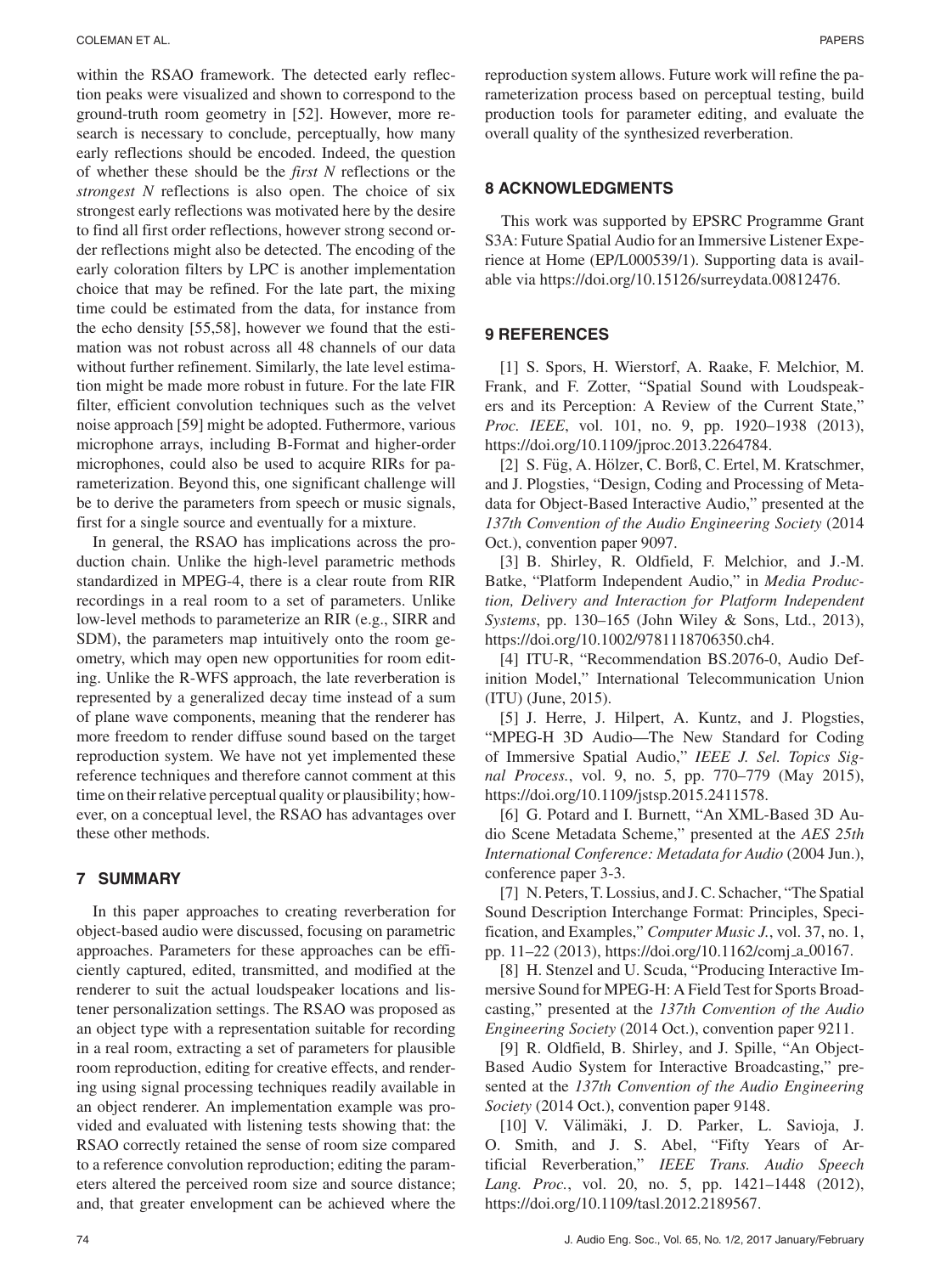[11] B. A. Blesser, "An Interdisciplinary Synthesis of Reverberation Viewpoints," *J. Audio Eng. Soc.*, vol. 49, pp. 867–903 (2001 Oct.).

[12] V. Välimäki, J. Parker, L. Savioja, J. O. Smith, and J. Abel, "More Than 50 Years of Artificial Reverberation," presented at the *AES 60th International Conference: DREAMS (Dereverberation and Reverberation of Audio, Music, and Speech)* (2016 Feb.), conference paper K-1.

[13] E. D. Scheirer, R. Väänänen, and J. Huopaniemi, "AudioBIFS: Describing Audio Scenes with the MPEG-4 Multimedia Standard," *IEEE Trans. Multimedia*, vol. 1, no. 32, pp. 237–250 (1999), https://doi.org/10.1109/6046.784463.

[14] R. Väänänen and J. Huopaniemi, "Advanced AudioBIFS: Virtual Acoustics Modeling in MPEG-4 Scene Description," *IEEE Trans. Multimedia*, vol. 6, no. 32, pp. 661–675 (2004), https://doi.org/10.1109/tmm.2004.834864.

[15] J. Merimaa and V. Pulkki, "Spatial Impulse Response Rendering I: Analysis and Synthesis," *J. Audio Eng. Soc.*, vol. 53, pp. 1115–1127 (2005 Dec.).

[16] S. Tervo, J. Pätynen, A. Kuusinen, and T. Lokki, "Spatial Decomposition Method for Room Impulse Responses," *J. Audio Eng. Soc.*, vol. 61, pp. 17–28, (2013 Jan./Feb.).

[17] L. Remaggi, P. J. B. Jackson, and P. Coleman, "Estimation of Room Reflection Parameters for a Reverberant Spatial Audio Object," presented at the *138th Convention of the Audio Engineering Society* (2015 May), convention paper 9258.

[18] P. Coleman, A. Franck, P. Jackson, R. Hughes, L. Remaggi, and F. Melchior, "On Object-Based Audio with Reverberation," presented at the *AES 60th International Conference: DREAMS (Dereverberation and Reverberation of Audio, Music, and Speech)* (2016 Feb.), conference paper 2-3.

[19] M. R. Schroeder, "Statistical Parameters of the Frequency Response Curves of Large Rooms," *J. Audio Eng. Soc.*, vol. 35, pp. 299–306 (1987 May).

[20] M. Vorländer, "Simulation of the Transient and Steady-State Sound Propagation in Rooms Using a New Combined Ray-Tracing/Image-Source Algorithm," *J. Acoust. Soc. Am.*, vol. 86, no. 32, pp. 172–178 (1989), https://doi.org/10.1121/1.398336.

[21] S. E. Olive and F. E. Toole, "The Detection of Reflections in Typical Rooms," *J. Audio Eng. Soc.*, vol. 37, pp. 539–553 (1989 Jul./Aug.).

[22] S. Bech, "Timbral Aspects of Reproduced Sound in Small Rooms II," *J. Acoust. Soc. Am.*, vol. 99, no. 32, pp. 3539–3550 (1996), https://doi.org/10.1121/1.414952.

[23] N. Kaplanis, S. Bech, S. H. Jensen, and T. van Waterschoot, "Perception of Reverberation in Small Rooms: A Literature Study," presented at the *AES 55th International Conference: Spatial Audio* (2014 Aug.), conference paper P-3.

[24] P. Zahorik, D. S. Brungart, and A. W. Bronkhorst, "Auditory Distance Perception in Humans: A Summary of Past and Present Research," *Acta. Acust. united Ac.*, vol. 91, no. 32, pp. 409–420 (2005).

[25] F. Rumsey, *Spatial Audio* (Oxford, UK: Focal Press, 2001), https://doi.org/10.4324/9780080498195.

[26] G. Theile, "Multichannel Natural Recording Based on Psychoacoustic Principles," presented at the *108th Convention of the Audio Engineering Society* (2000 Feb.), convention paper 5156.

[27] G. Theile and H. Wittek, "Principles in Surround Recordings with Height," presented at the *130th Convention of the Audio Engineering Society* (2011 May), convention paper 8403.

[28] H. Lee and C. Gribben, "On the Optimum Microphone Array Configuration for Height Channels," presented at the *134th Convention of the Audio Engineering Society* (2013 May), eBrief 93.

[29] K. Hamasaki, T. Shinmura, S. Akita, and K. Hiyama, "Approach and Mixing Technique for Natural Sound Recording of Multichannel Audio," presented at the *AES 19th International Conference: Surround Sound— Techniques, Technology, and Perception* (2001 Jun.), conference paper 1878.

[30] J. Francombe, T. Brookes, R. Mason, R. Flindt, P. Coleman, Q. Liu, and P. Jackson, "Production and Reproduction of Program Material for a Variety of Spatial Audio Formats," presented at the *138th Convention of the Audio Engineering Society* (2015 May), eBrief 199.

[31] G. Thomas, A. Engström, J.-F. Macq, O. A. Niamut, B. Shirley, and R. Salmon, "State of the Art and Challenges in Media Production, Broadcast and Delivery," in *Media Production, Delivery and Interaction for Platform Independent Systems*, pp. 5–73 (John Wiley & Sons, Ltd., 2013), https://doi.org/10.1002/9781118706350.ch2.

[32] R. Albrecht and T. Lokki, "Adjusting the Perceived Distance of Virtual Speech Sources by Modifying Binaural Room Impulse Responses," *Proc. 19th Int. Conf. on Auditory Display (ICAD2013). Lodz, Poland. 6–9 July* (2013).

[33] T. Carpentier, T. Szpruch, M. Noisternig, and O. Warusfel, "Parametric Control of Convolution Based Room Simulators," *International Symposium on Room Acoustics (ISRA)* (2013).

[34] J.-M. Jot, "Efficient Models for Reverberation and Distance Rendering in Computer Music and Virtual Audio Reality," *Proc. Int. Computer Music Conference*, Thessaloniki, Greece (1997).

[35] F. Melchior, C. Sladeczek, A. Partzsch, and S. Brix, "Design and Implementation of an Interactive Room Simulation for Wave Field Synthesis," presented at the *AES 40th International Conference: Spatial Audio: Sense the Sound of Space* (2010 Oct.), conference paper 7-5.

[36] J. Schmidt and E. F. Schroeder, "New and Advanced" Features for Audio Presentation in the MPEG-4 Standard," presented at the *116th Convention of the Audio Engineering Society* (2004 May), convention paper 6058.

[37] J.-M. Trivi and J.-M. Jot, "Rendering MPEG-4 AABIFS Content through a Low-Level Cross-Platform 3D Audio API," *Proc. ICME'02*, Lausanne, Switzerland, vol. 1, pp. 513–516 (2002), https://doi.org/10.1109/icme.2002.1035831.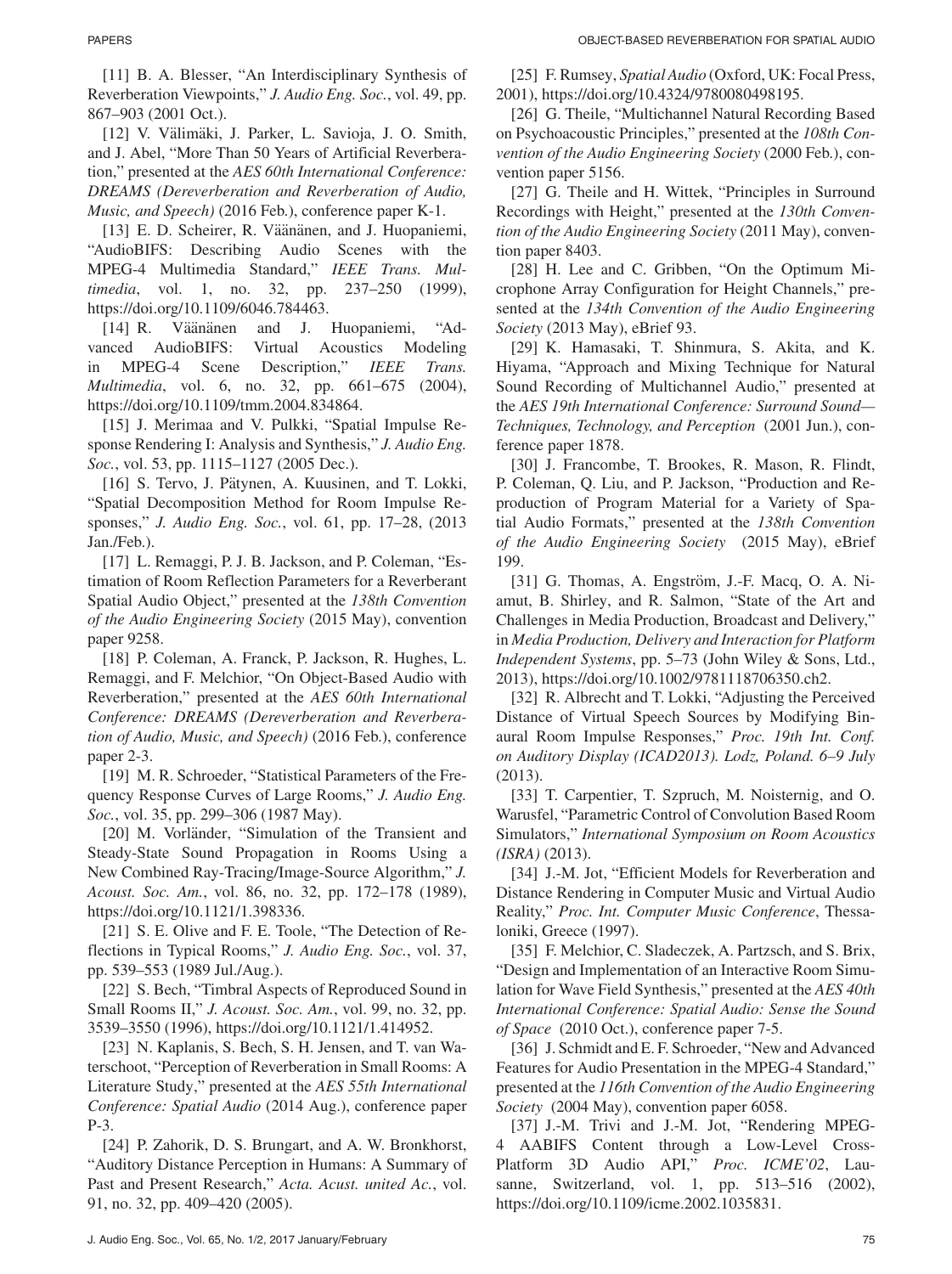[38] H. Bai, G. Richard, and L. Daudet, "Late Reverberation Synthesis: From Radiance Transfer to Feedback Delay Networks," *IEEE/ACM Trans. Audio. Speech Lang. Proc.*, vol. 23, no. 32, pp. 2260–2271 (2015), https://doi.org/10.1109/taslp.2015.2478116.

[39] V. Pulkki, "Spatial Sound Reproduction with Directional Audio Coding," *J. Audio Eng. Soc.*, vol. 55, pp. 503–516 (2007 Jun.).

[40] A. Politis, J. Vilkamo, and V. Pulkki, "Sector-Based Parametric Sound Field Reproduction in the Spherical Harmonic Domain," *IEEE J. Sel. Topics Signal Process.*, vol. 9, no. 5, pp. 852–866 (Aug. 2015), https://doi.org/10.1109/jstsp.2015.2415762.

[41] A. Politis, T. Pihlajamäki, and V. Pulkki, "Parametric Spatial Audio Effects," in *Proc. 15th Int. Conf. Digital Audio Effects (DAFx-12)*, York, UK (2012).

[42] V. Pulkki, "Virtual Sound Source Positioning Using Vector Base Amplitude Panning," *J. Audio Eng. Soc.*, vol. 45, pp. 456–466 (1997 Jun.).

[43] V. Pulkki and J. Merimaa, "Spatial Impulse Response Rendering II: Reproduction of Diffuse Sound and Listening Tests," *J. Audio Eng. Soc.*, vol. 54, pp. 3–20 (2006 Jan./Feb.).

[44] E. M. Hulsebos and D. de Vries, "Parameterization and Reproduction of Concert Hall Acoustics Measured with a Circular Microphone Array," presented at the *112th Convention of the Audio Engineering Society* (2002 Apr.), convention paper 5579.

[45] E. M. Hulsebos, *Auralization Using Wave Field Synthesis*, Ph.D. thesis, Delft University of Technology (2004).

[46] L. Savioja, J. Huopaniemi, T. Lokki, and R. Väänänen, "Creating Interactive Virtual Acoustic Environments," *J. Audio Eng. Soc.*, vol. 47, pp. 675–705 (1999 Sep.).

[47] J. Nowak, J. Liebetrau, and T. Sporer, "On the Perception of Apparent Source Width and Listener Envelopment in Wave Field Synthesis," *5th Workshop on Quality of Multimedia Experience (QoMEX)*, Klagenfurt, Austria, pp. 82–87 (2013), https://doi.org/10.1109/qomex.2013.6603215.

[48] F. Melchior,*Investigations on Spatial Sound Design Based on Measured Room Impulse Responses*, Ph.D. thesis, Delft University of Technology (2011).

[49] L. Beranek, *Concert Halls and Opera Houses: Music, Acoustics, and Architecture*, 2nd ed. (Springer-Verlag, New York, 2004), https://doi.org/10.1007/978-0- 387-21636-2.

[50] J.-M. Jot, "An Analysis/Synthesis Approach to Real-Time Artificial Reverberation," *Proc. ICASSP'92*, San Francisco, CA, USA, pp. 221–224 (1992), https://doi.org/10.1109/icassp.1992.226080.

[51] P. Coleman, L. Remaggi, and P. J. B. Jackson, "S3A Room Impulse Responses [dataset]," https://doi.org/10.15126/surreydata.00808465 (2015).

[52] L. Remaggi, P. J. B. Jackson, P. Coleman, and J. Francombe, "Visualization of Compact Microphone Array Room Impulse Responses," presented at the *139th Convention of the Audio Engineering Society* (2015 Oct.), eBrief 218.

[53] L. Remaggi, P. J. B. Jackson, P. Coleman, and W. Wang "Acoustic Reflector Localization: Novel Image Source Reversion and Direct Localization Methods," *IEEE/ACM Trans. Audio. Speech Lang. Proc.*, vol. 25, no. 2, pp. 296–309 (2017), https://doi.org/ 10.1109/TASLP.2016.2633802.

[54] J. Makhoul, "Linear Prediction: A Tutorial Review," *Proc. of the IEEE*, vol. 63, no. 32, pp. 561–580 (1975), https://doi.org/10.1109/proc.1975.9792.

[55] A. Lindau, L. Kosanke, and S. Weinzierl, "Perceptual Evaluation of Model- and Signal-Based Predictors of the Mixing Time in Binaural Room Impulse Responses," *J. Audio Eng. Soc.*, vol. 60, pp. 887–898 (2012 Nov.).

[56] R. Mason, "Installation of a Flexible 3D Audio Reproduction System into a Standardized Listening Room," presented at the *140th Convention of the Audio Engineering Society* (2016 May), eBrief 256.

[57] Bang & Olufsen, "Music for Archimedes [Compact Disc]," *CD B&O*, vol. 101 (1992).

[58] J. S. Abel and P. Huang, "A Simple, Robust Measure of Reverberation Echo Density," presented at the *121st Convention of the Audio Engineering Society* (2006 Oct.), convention paper 6985.

[59] V. Valimaki, H.-M. Lehtonen, and M. Takanen, "A Perceptual Study on Velvet Noise and its Variants at Different Pulse Densities," *IEEE Trans. Audio Speech Lang. Proc.*, vol. 21, no. 32, pp. 1481–1488 (2013), https://doi.org/10.1109/tasl.2013.2255281.